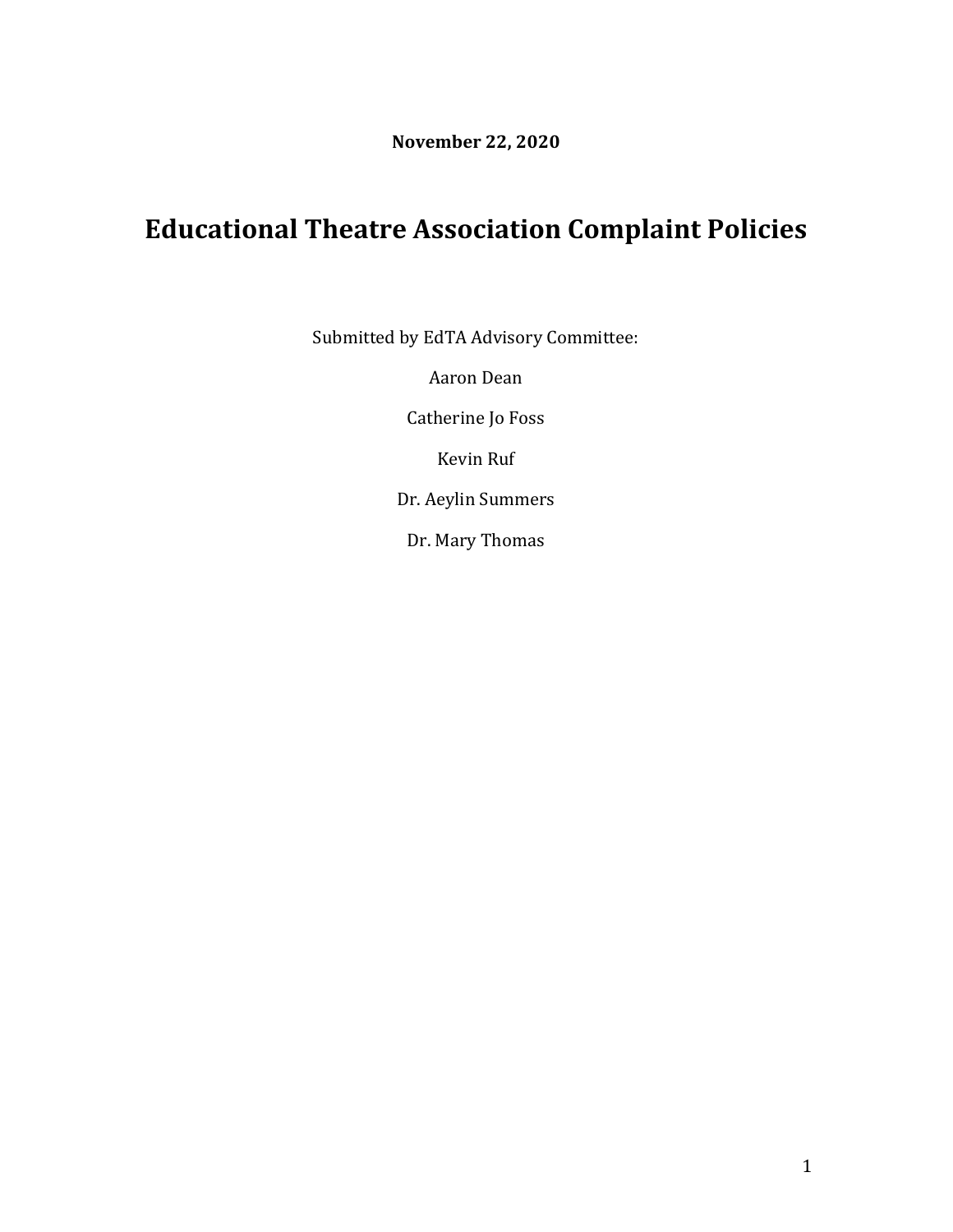### **Table of Contents**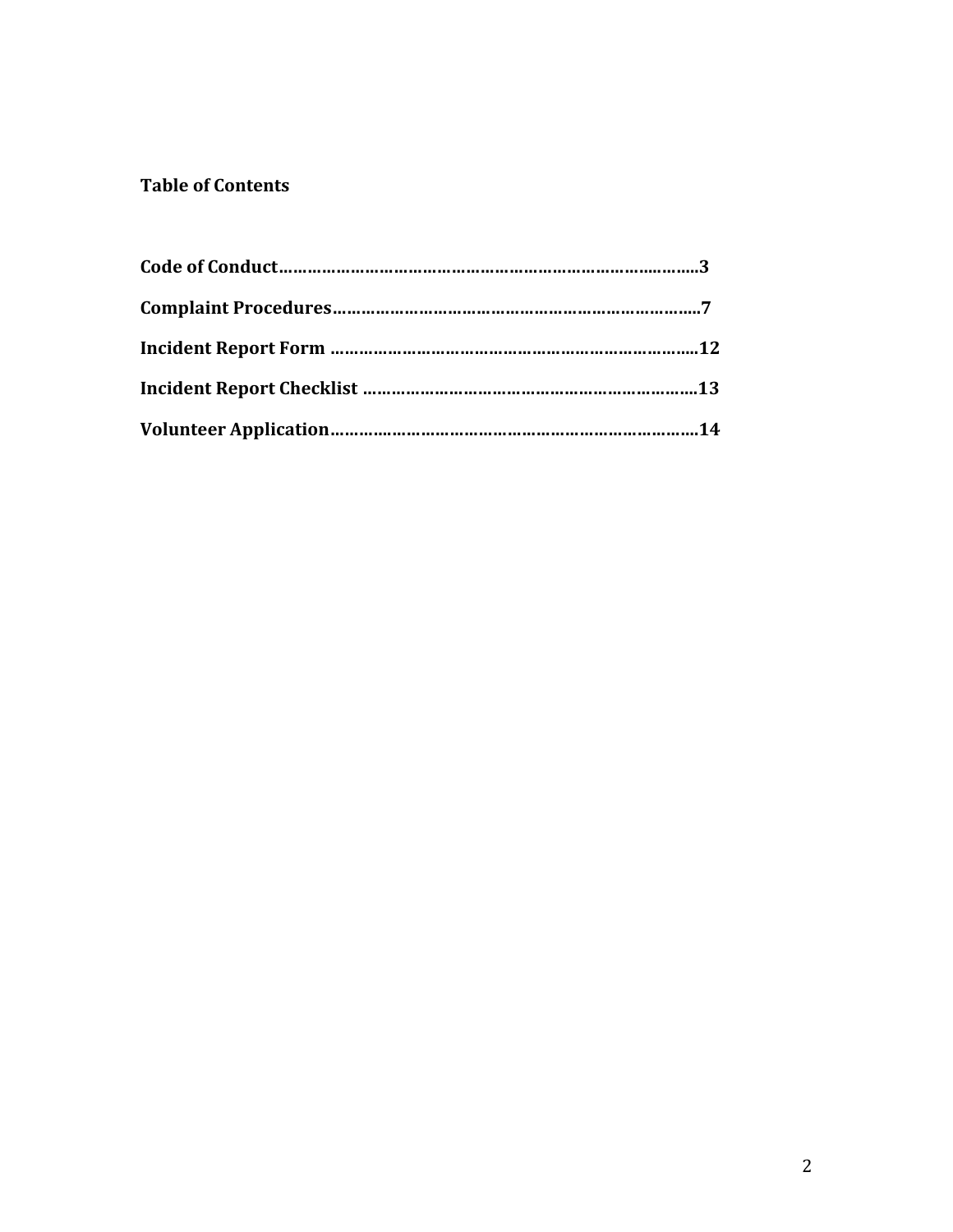#### **EdTA Event Participation Code of Conduct**

#### **Event Participation Code of Conduct**

#### **1. Introduction**

The Educational Theatre Association (EdTA) is dedicated to providing a safe and productive experience at all sponsored events for all participants, regardless of gender or gender identity, race, color, personal appearance, national origin, religion, age, physical disability, mental disability, perceived disability, medical condition, ancestry, marital status, sexual orientation, or any other basis protected by federal or applicable state laws or local ordinances. EdTA does not tolerate discrimination, or any form of unlawful harassment or abusive conduct, and is committed to enforcing this Event Participation Code of Conduct at all EdTA events.

The purpose of this EdTA Code of Conduct is to provide clarity regarding unacceptable conduct and, in the event of accusations of misconduct in connection with EdTA events, direction on procedures that shall be followed. In addition to this Code of Conduct, all participants, including, but not limited to, attendees, speakers, volunteers, exhibitors, service providers, and all others are expected to abide by the Virtual Programs Code of Conduct. These codes apply to all EdTA events and activities, including virtual and non-virtual events and functions. It also applies to events and activities sponsored by organizations other than EdTA and its licensees and affiliates but held in conjunction with EdTA events, on public or private platforms.

Any complaints should be formally submitted using the **Incident Complaint Form** posted on the EdTA website. Any complaints will be documented and reviewed.

EdTA reserves the right to update or change these codes without notice.

### **2. Scope of the EdTA Code of Conduct**

EdTA requires compliance with the EdTA Code of Conduct by all participants, staff, volunteers, guests, and vendors at all EdTA conferences, meetings, meeting breakout sessions, programs, activities, and social events as well as at all EdTA meeting-related events that are expressly sponsored or promoted by EdTA ("Event" or "Events").

### **Jurisdiction**

If an EdTA participant experiences inappropriate behavior at the participant's own or another institution, or online but not via EdTA -sponsored Events, that participant should contact the individual at that location or the individual's home institution who handles such issues, such as the local administration, law enforcement, or mental health counselor.

The above procedures cover situations where all of conditions A-C are met: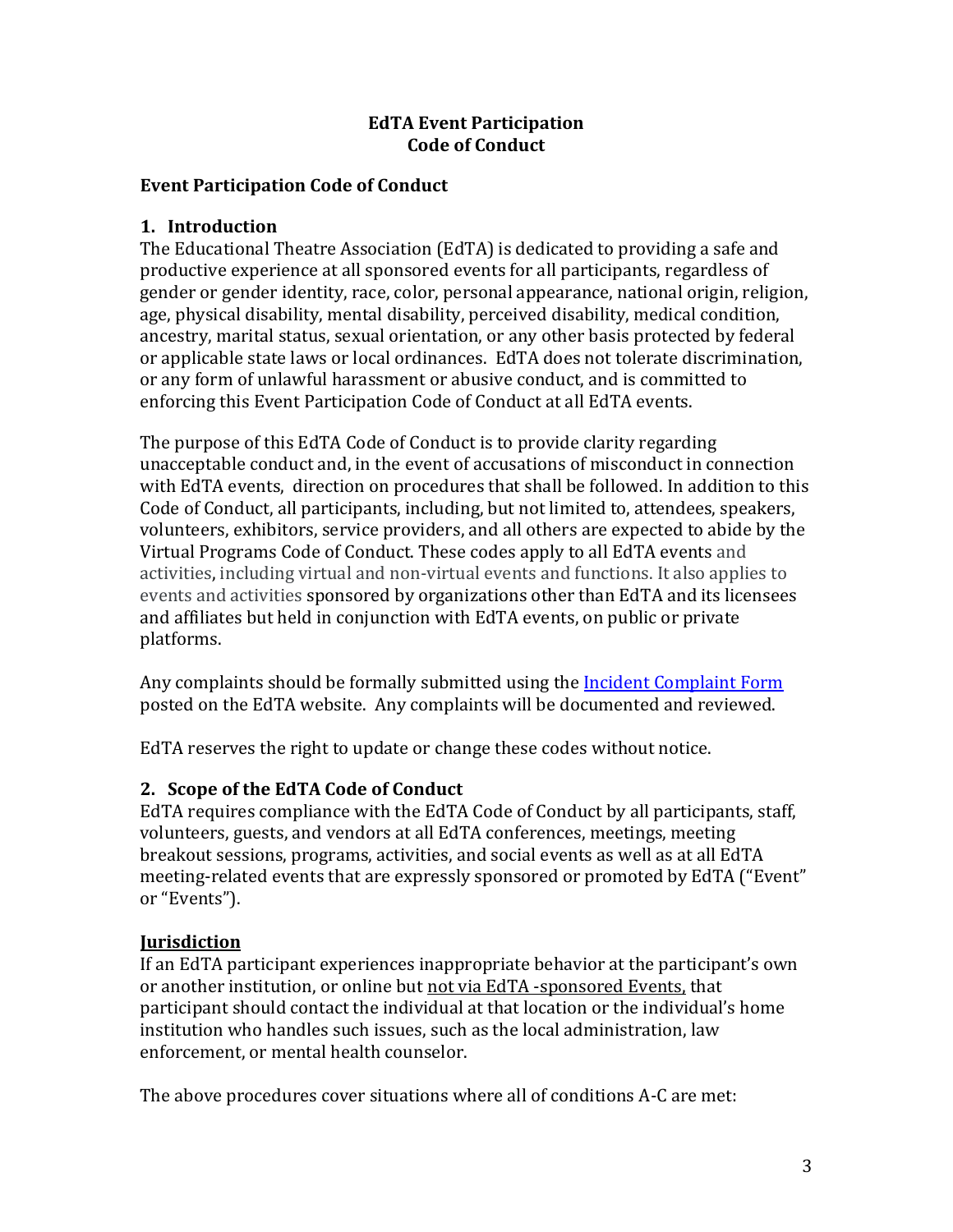- A. The alleged incident occurred during an EdTA sponsored activity, including events, meetings, or related activity, including electronic and in-person communications.
- B. The accused is acting in their capacity on behalf of the EdTA (employee, volunteer, participant, delegate, etc) at the time of the incident(s.)
- C. The alleged victim is acting in their capacity as a participant of an EdTA event.

### **Investigation**

EdTA will promptly and impartially investigate the facts and circumstances of claims of inappropriate conduct or harassment at EdTA Events. EdTA will make every effort to keep the reporting individual's concerns confidential and will not deliberately share personal information other than to the investigator(s); however, confidentiality cannot be guaranteed if there is reasonable cause to report the incident to Child Protective Services, law enforcement, or site administration.

During an investigation, EdTA or a designee is subject to obligations of confidentiality, and will do the following to make a determination as to appropriate action:

- document the nature of the complaint;
- interview the complainant;
- conduct further interviews as necessary, such as with witnesses or, at an appropriate time, the accused;
- document EdTA's findings regarding the complaint;
- document recommended follow-up actions and remedies, if warranted; and
- inform the complainant of EdTA's findings.

Upon completion of the investigation, EdTA will take corrective measures against any person who has engaged in conduct in violation of this policy, if EdTA determines such measures are necessary.

Upon receipt of a complaint, EdTA reserves the right to immediately remove an individual in order to ensure that the Event may proceed safely and without undue interruption.

### **3. Prohibited Conduct**

Prohibited conduct at EdTA Events includes, but is not limited to:

a. harassment based on gender or gender identity, race, color, personal appearance, national origin, religion, age, physical disability, mental disability,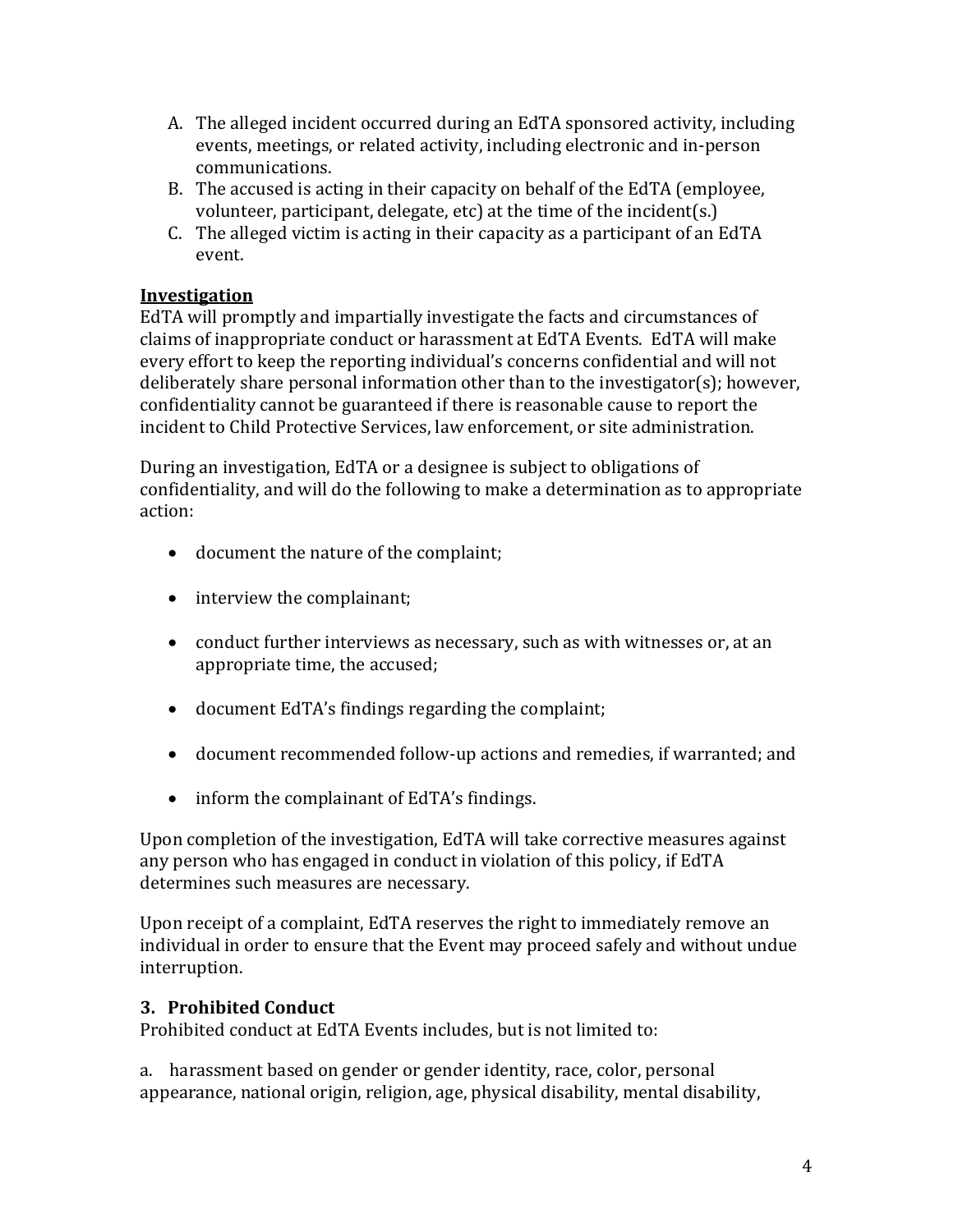perceived disability, medical condition, ancestry, marital status, sexual orientation, or any other basis protected by federal or applicable state laws or local ordinances;

b. demeaning comments or harassment about a person's professional status or qualifications;

c. sexual harassment, as defined in Section 4;

d. abusive conduct (including but not limited to bullying, hazing, harassment) that has the purpose or effect of unreasonably interfering with another person's ability to benefit from and enjoy or participate in the Event, including social events related to the Event and sponsored by EdTA;

e. undue interruption of any Event, speaker, or session;

f. violence or threats of violence;

g. use of illicit drugs or substances that have been declared illegal to possess, use, or distribute without authorization under federal and/or state laws.

The above is not a complete list of what may be deemed inappropriate, abusive conduct, sexual or other unlawful harassment prohibited by law. It is impossible to define every action or word that could be interpreted as inappropriate. However, EdTA has a "zero tolerance" policy toward discrimination and all forms of unlawful harassment or abusive conduct. EdTA reserves the right to discipline Event participants who engage in any inappropriate conduct, even if it is not specifically referred to in this Code.

The tenets of this document do not supercede federal, state, or local mandatory reporting requirements.

### **4. Harassment Defined**

Unlawful harassment includes verbal, physical, in-person, virtual, or other conduct – whether intentional or unintentional – that creates an intimidating, offensive, or hostile environment. It can take many forms and includes, but is not limited to, the following: slurs, epithets, derogatory comments, insults, degrading or obscene words, jokes, demeaning statements, offensive gestures, or displaying derogatory or demeaning pictures, drawings, or cartoons based upon an individual's gender, race, color, personal appearance, national origin, religion, age, physical disability, mental disability, perceived disability, medical condition, ancestry, marital status, sexual orientation, or any other basis protected by federal or applicable state laws or local ordinances.

Sexually harassing conduct in particular includes all of these prohibited actions, as well as other unwelcome conduct, such as unwanted sexual advances; lewd propositions or innuendos; leering; making sexual gestures; making sexually suggestive or graphic comments or engaging in sexually-oriented conversation;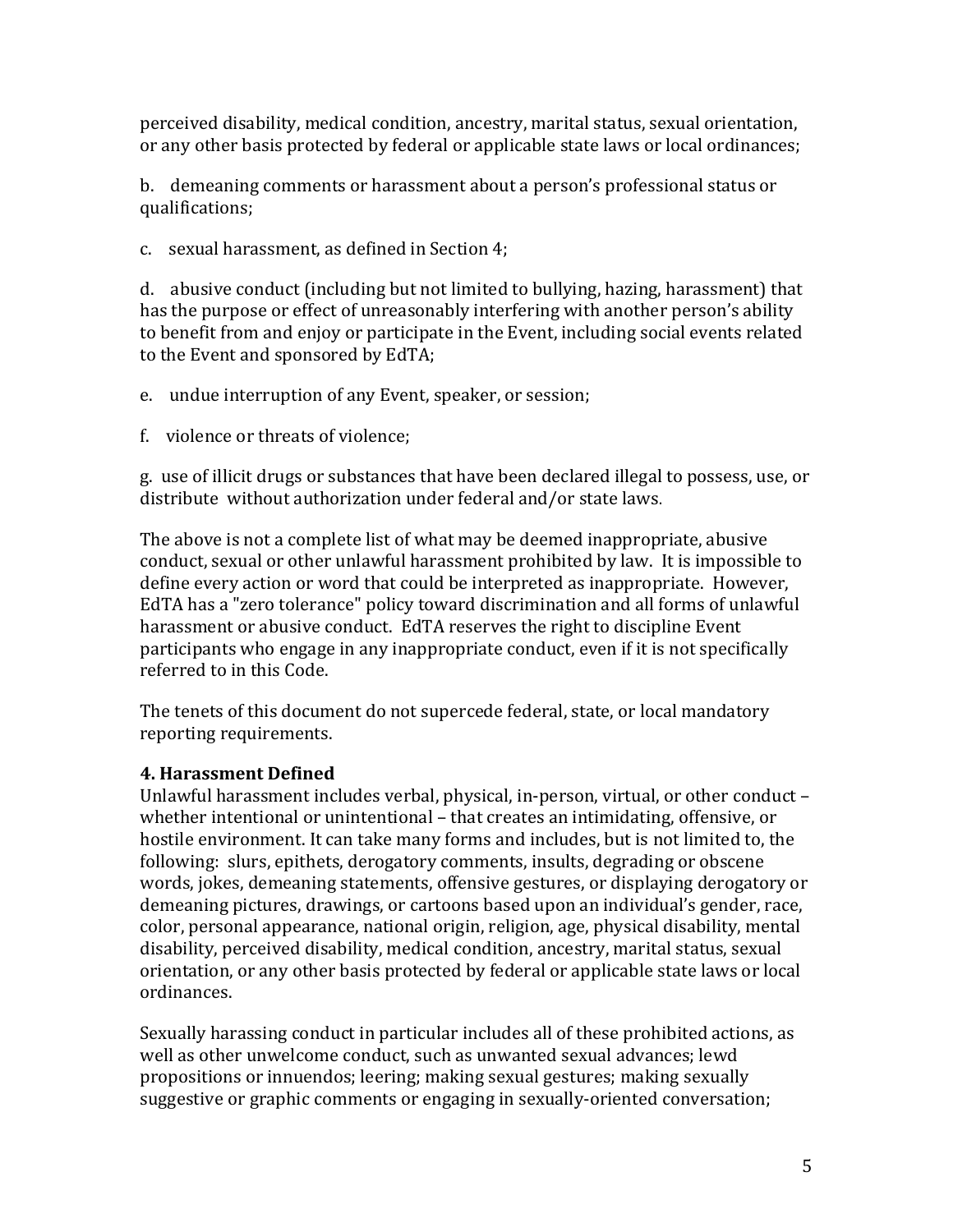sexually suggestive objects, graphics, pictures, or posters, whether physically displayed in the Event location or accessed over the Internet; making or using derogatory comments, epithets, slurs or jokes; the touching or display of one's own body; or physical touching or assault, as well as impeding or blocking movements.

Sexually harassing conduct can be by a person of either the same or different gender. Conduct that begins as consensual in nature may become harassment if one party withdraws their consent. Sexual or other harassment prohibited by law is unacceptable and will not be tolerated.

### **5. Reporting an Incident - Must use EdTA [Complaint Report Form](https://www.wrike.com/frontend/requestforms/index.html?token=eyJhY2NvdW50SWQiOjE3NzIxNTMsInRhc2tGb3JtSWQiOjQxNTc2N30JNDc2MDU0MDU1MjU3NgliZTc1ODYzZDFlZDUyYzA1ODc2OGRjNTU0OWZlYjc4MTZiMjQxNDI2YTE2MjViZjU1ODM1MGVjNjUyY2M4NzM2)**

### *Contact Law Enforcement in the Event of Serious or Immediate Threat*

If inappropriate conduct occurs at an Event whereby there is an immediate or serious threat to public safety, victims or witnesses are encouraged to report conduct immediately to law enforcement and to an EdTA adult supervisor.

Any complaints related to EdTA Events and intended for EdTA resolution should be formally submitted using the [Complaint Report Form](https://www.wrike.com/frontend/requestforms/index.html?token=eyJhY2NvdW50SWQiOjE3NzIxNTMsInRhc2tGb3JtSWQiOjQxNTc2N30JNDc2MDU0MDU1MjU3NgliZTc1ODYzZDFlZDUyYzA1ODc2OGRjNTU0OWZlYjc4MTZiMjQxNDI2YTE2MjViZjU1ODM1MGVjNjUyY2M4NzM2) posted on the EdTA website.

### **6. Discipline**

If the EdTA Executive Director or the ED's designee determines that an individual has engaged in prohibited conduct, the EdTA ED or ED's designee shall determine the appropriate action to be taken. The designee should be someone with appropriate experience and substantial knowledge of investigative processes. Examples of disciplinary actions may include, but are not limited to:

- oral or written warning or reprimand;
- transfer or reassignment;
- demotion;
- reduction of stipend;
- suspension;
- discharge;
- mandated training or counseling of harasser to ensure that they understand why conduct violated the EdTA Code of Conduct;
- monitoring of harasser to ensure that harassment stops;
- restoration of leave taken because of the harassment;
- apology by the harasser;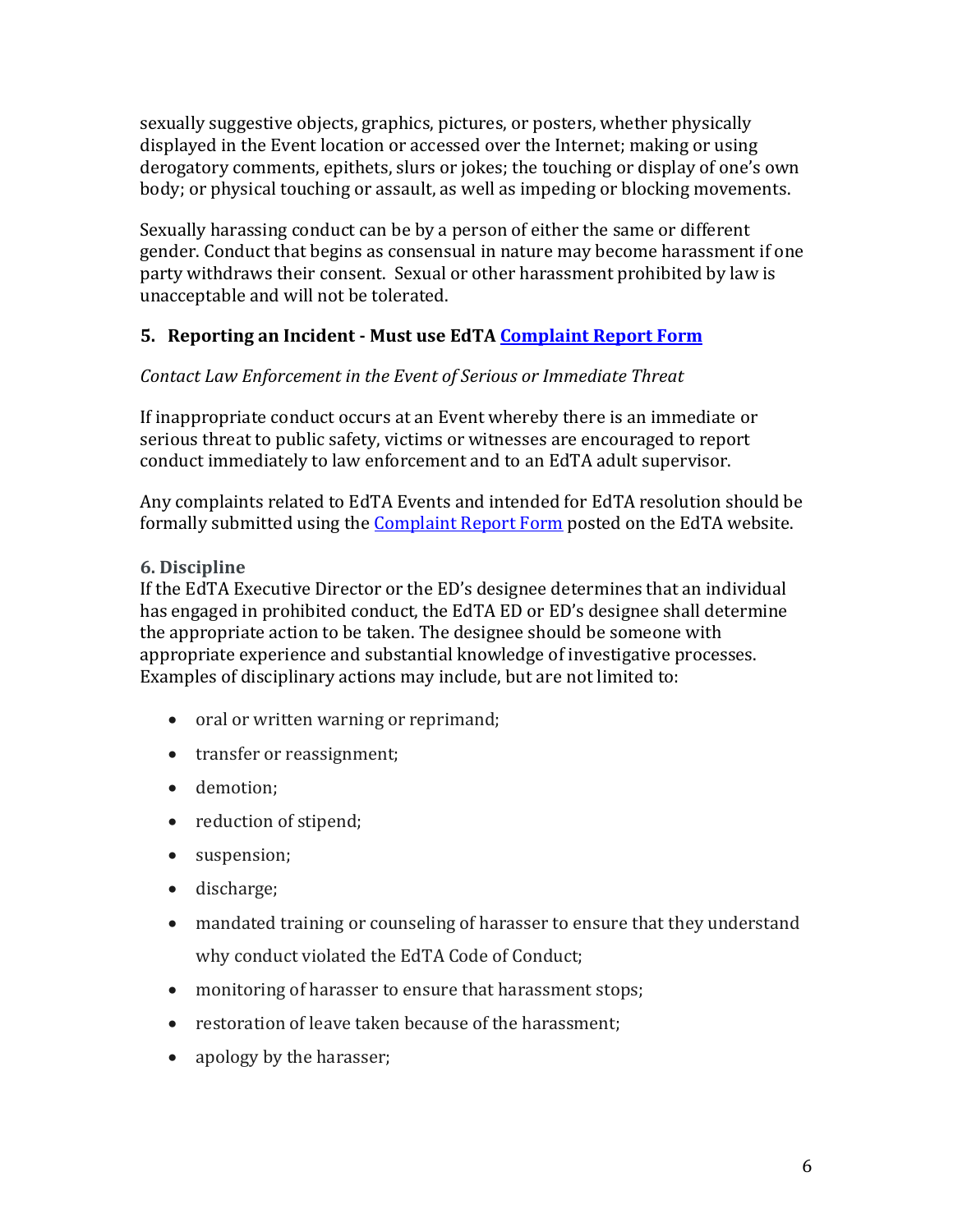- monitoring treatment of complainant to ensure that they are not subjected to retaliation by the harasser or others in the work or school place because of the complaint;
- removal from the EdTA Event without warning or refund;
- implementation of conditions upon attendance at future EdTA Events;
- ineligibility for any Thespian or EdTA membership benefit, such as the ability to hold office, audition for or receive scholarships, to wear Thespian Honors, etc.
- removal of EdTA membership;
- removal from any working with EdTA/ITS members.

EdTA may report any incident to proper authorities including, but not limited to, law enforcement and/or school site administration. EdTA will seek to align and adhere to state and local policies.

#### **7. Retaliation Is Not Tolerated**

Retaliation for complaints of inappropriate, abusive conduct, or harassment will not be tolerated. Retaliatory behavior in connection with EdTA Events will be investigated in a similar manner to initial complaints. EdTA Employees and members who make complaints of harassment or provide information related to such complaints will be protected against retaliation.

Adopted by EdTA Board of Directors on November 22, 2020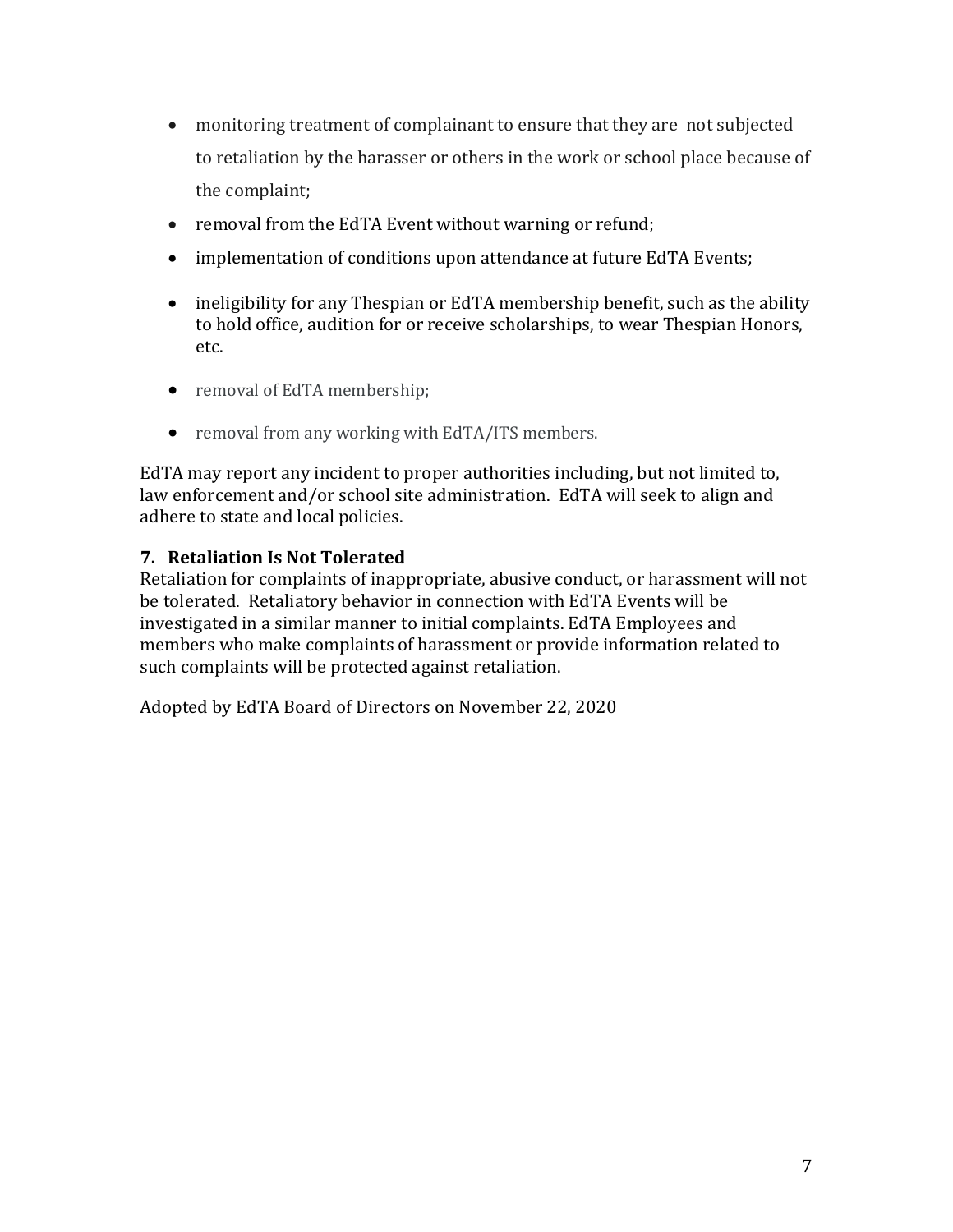#### **Educational Theatre Association Complaint Procedures**

EdTA is committed to taking all reasonable steps to hold participants accountable at its Events, and will make every reasonable effort to promptly and completely address and correct any prohibited conduct that may occur at an EdTA Event.

EdTA complaints must be in writing. The basis of the complaint must be related to conduct defined in the EdTA Code of Conduct. A complaint should be made promptly and in the most expedient manner to a person of authority either at a school site or directly to the EdTA Executive Director (ED) (see [Complaint Report](https://www.wrike.com/frontend/requestforms/index.html?token=eyJhY2NvdW50SWQiOjE3NzIxNTMsInRhc2tGb3JtSWQiOjQxNTc2N30JNDc2MDU0MDU1MjU3NgliZTc1ODYzZDFlZDUyYzA1ODc2OGRjNTU0OWZlYjc4MTZiMjQxNDI2YTE2MjViZjU1ODM1MGVjNjUyY2M4NzM2)  [Form.](https://www.wrike.com/frontend/requestforms/index.html?token=eyJhY2NvdW50SWQiOjE3NzIxNTMsInRhc2tGb3JtSWQiOjQxNTc2N30JNDc2MDU0MDU1MjU3NgliZTc1ODYzZDFlZDUyYzA1ODc2OGRjNTU0OWZlYjc4MTZiMjQxNDI2YTE2MjViZjU1ODM1MGVjNjUyY2M4NzM2))

The complaint procedure is a 2-step process as detailed below.

### **2-Step Process:**

**Step 1 (EdTA Executive Director):** After EdTA Executive Director has received a complaint it will be referred to a designee for investigation and resolution. The designee will have appropriate experience and substantial knowledge of investigative processes. The designee will investigate the complaint, attempt to resolve the complaint, and make a Step 1 recommendation if the complaint cannot be resolved to the complainant's satisfaction.

- (a) The designee responsible for Step 1 has 30-calendar days from appointment to investigate the complaint, attempt to resolve the complaint, and make a written recommendation on the complaint if it is not resolved. The written recommendation will include the alleged violation of the code of conduct, the rendered judgement, and if appropriate, the disciplinary action.
- (b) The designee responsible for the complaint at Step 1 has wide latitude to attempt to resolve the complaint by conferring with the complainant, the subject, and other parties involved. In some cases, it may involve the designee requesting the complainant and the subject of the complaint to meet and try to resolve the dispute. In other cases, it may not be appropriate to have such a meeting.
- (c) The 30-calendar day time limit for Step 1 may be extended by the written agreement of the complainant.
- (d) The Executive Director makes the decision to accept, modify, or reject the recommendation of the designee.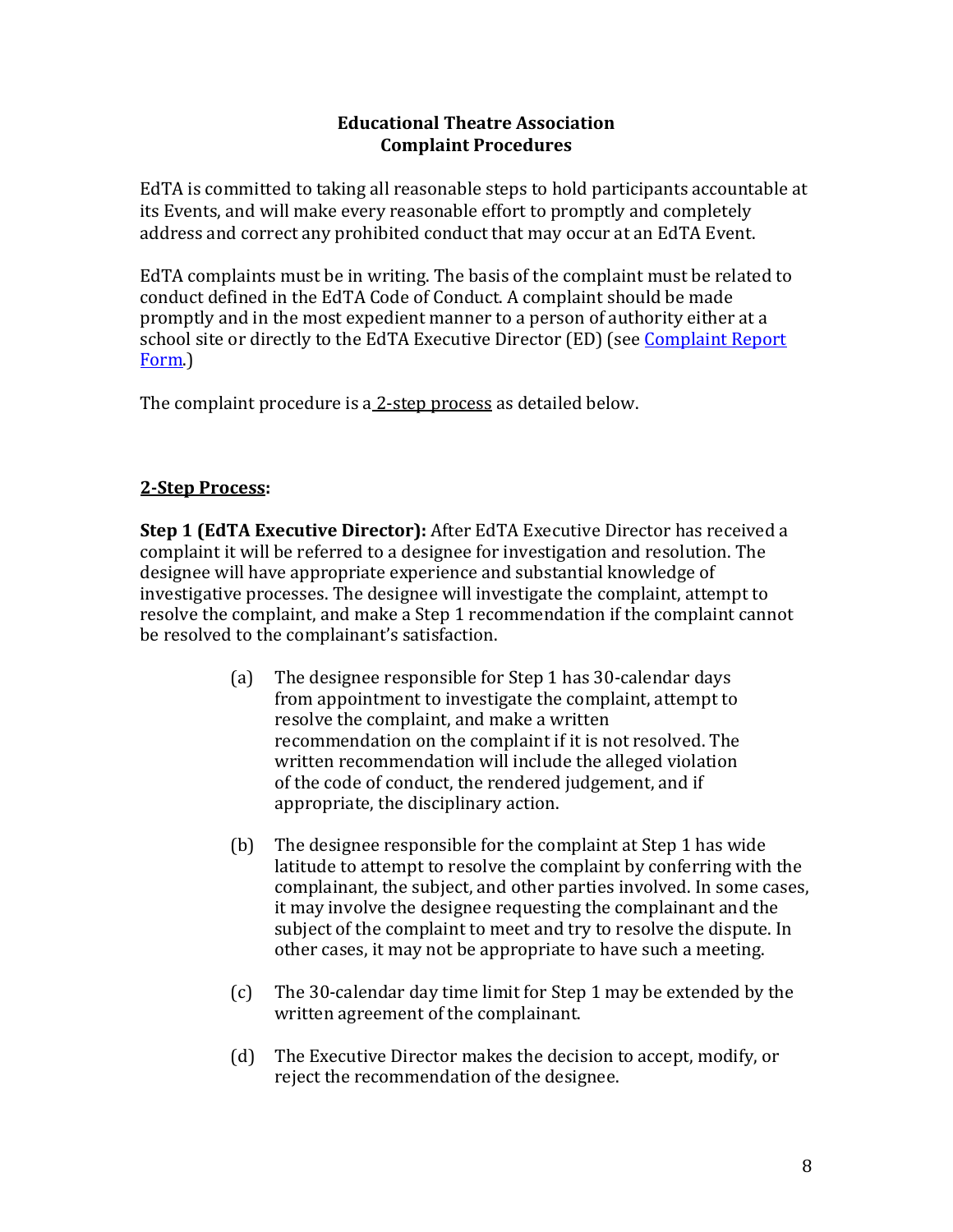- (e) The Executive Director sends a written response with the decision to the complainant and the accused.
- (f) The designee will include in the Step 1 decision a notice that the decision may be appealed within fourteen (14) calendar days after the decision is sent to the complainant. The notice will explain how to appeal the decision, where to send the appeal, along with the applicable timeline to appeal.
- (g) The complainant who appeals the Step 1 decision shall provide in writing the reason(s) for the appeal.
- **Step 2: (EdTA Governing Board):** If the complainant or the accused disagrees with the decision in Step 1, they may appeal the decision to EdTA Governing Board. The appeal to the EdTA Governing Board is the final step in EdTA's complaint process.
	- (a) The Governing Board President determines the Step 2 designee, who is different from the ED or the ED's designee.
	- (b) The Step 2 designee will review the investigation that occurred at Step 1, the Step 1 decision, and the complainant's written appeal.
	- (c) The Step 2 designee may but is not required to do more investigation if that designee determines it is necessary. This may include additional interviews of the complainant and other relevant witnesses.
	- (d) The Step 2 designee will attempt to resolve the complaint with the complainant. If this is not possible, the Step 2 designee will issue a recommendation.
	- (e) The designee responsible for Step 2 has 30-calendar days to investigate the complaint, attempt to resolve the complaint and make a written recommendation to the complaint.
	- (f) The 30-calendar day time limit for Step 2 may be extended by the written agreement of the complainant.
	- (g) The Board of Directors makes the final decision to accept, modify, or reject the recommendation of the designee.
	- (h) The Board of Directors sends a written response with the final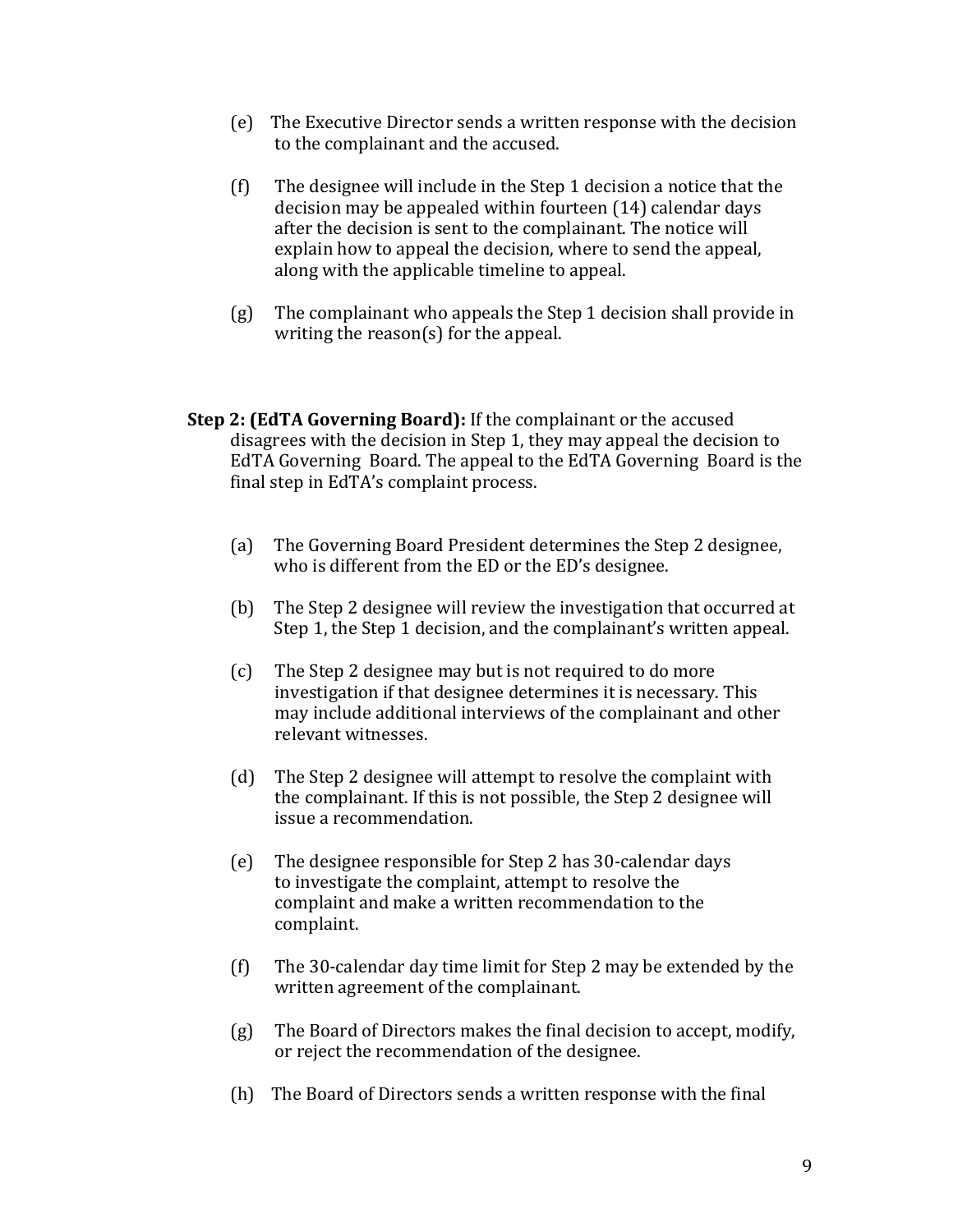decision to the complainant and the accused.

(i) It is EdTA's goal that the complaint process be completed within the stated timeline from initial complaint to render the final decision.

#### **Complaints that cannot be processed within the timeline**

There may be situations where it is not practical that a complaint can go through the 2-step process from start to finish within the stated timeline. In these instances, EdTA will work with the complainant to come to a mutual agreement on the path forward.

If a complaint is received at the end of the school year, and an investigation must include interviews of staff and students who may be unavailable during the summer months, it may be necessary for EdTA to extend the time to complete the investigation.

#### **Investigations**

Investigations will normally occur at Step 1 after a complaint is received. The Step 1 designee may be the investigator, or a third-party investigator may conduct the investigation. The investigator will not be a person who is the subject of the complaint or who is directly involved in the subject matter of the complaint.

**Legal Counsel:** At the sole discretion of the Executive Director or designee, it may become necessary to request EdTA's legal counsel to assist EdTA in an investigation.

#### **Conflict of Interest**

In the event that the complaint names the EdTA Executive Director or member(s) of the EdTA Board of Directors, the named party will be suspended from making decisions related to the investigation until disposition of the case or resolution determined by EdTA Board of Directors.

If the EdTA Executive Director may have a conflict of interest with the parties involved in the complaint report, a copy of the complaint report shall be submitted to the President of the EdTA Governing Board who shall appoint the Step 1 designee. The Executive Director may take immediate action to ensure no further harm takes place. Any appeal would be led by the Vice President.

#### **Notification**

The investigating designee is required to notify the individual whom the complaint is filed against in writing. The individual who files the complaint will be notified in writing if the complaint is deemed unsubstantiated. Where the complaint is deemed unsubstantiated the written notification must detail the reasons why the complaint was deemed unsubstantiated. The investigating designee reserves the right to request an interview with the complainant, the accused or any other individual named by either party as a witness to the incident reported. If the Executive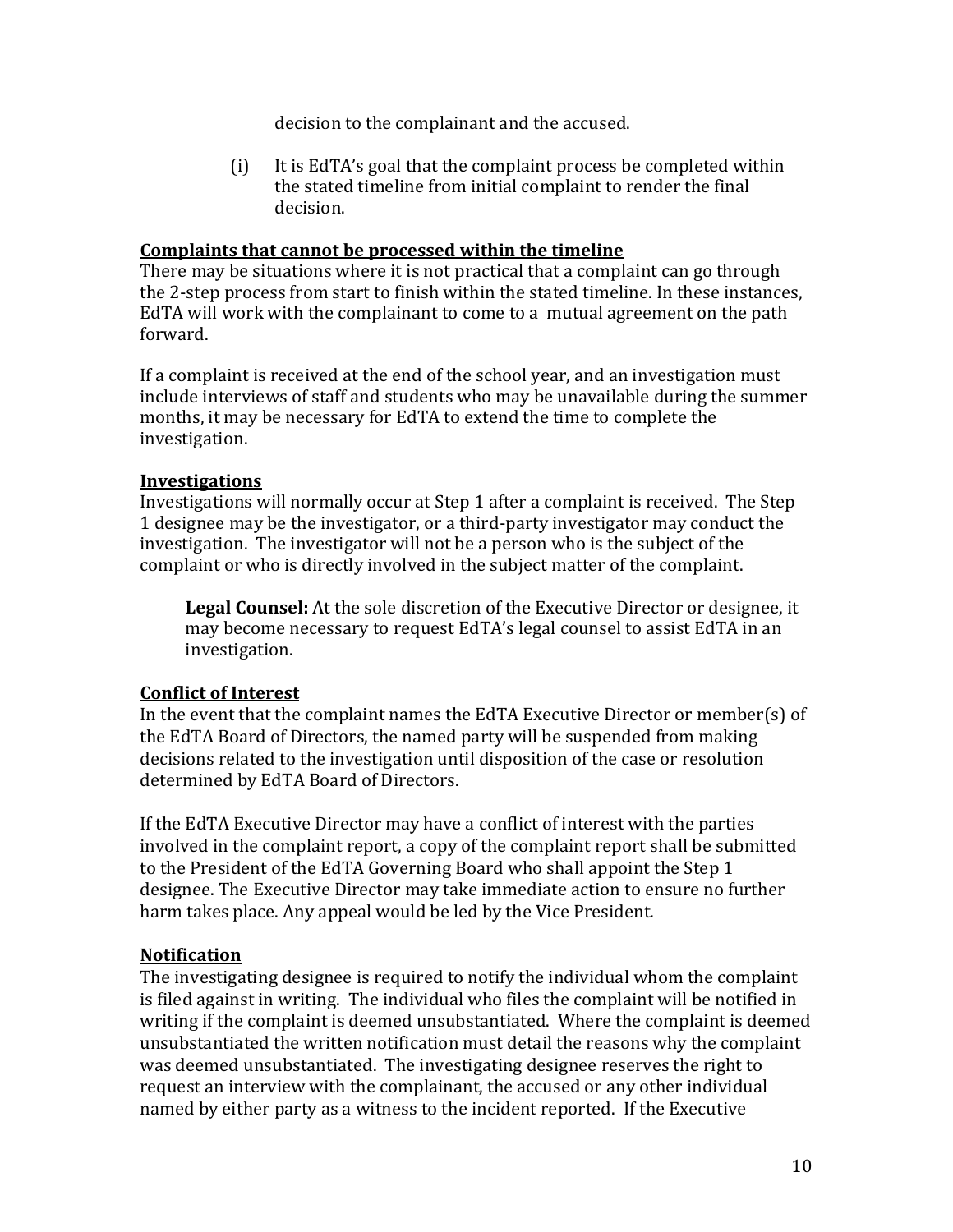Director/Designee deems the complaint valid, the individual who is accused of the Code violation will be subject to disciplinary action.

### **Rights**

### *Rights of the Complainant include:*

- ➧To decide whether to file a formal complaint
- ➧To be separated from the accused during the investigation
- ➧To be notified of the outcome of the investigation as soon as possible upon the completion of the findings
- ➧To appeal the decision to the Governing Board of Directors

### *Rights of the Accused include:*

- ➧To receive a fair and impartial investigation into the complaint
- ➧To be informed, in writing, of the complaint against them
- ➧To be notified immediately of the outcome of the investigation
- ➧To appeal the decision to the Board of Directors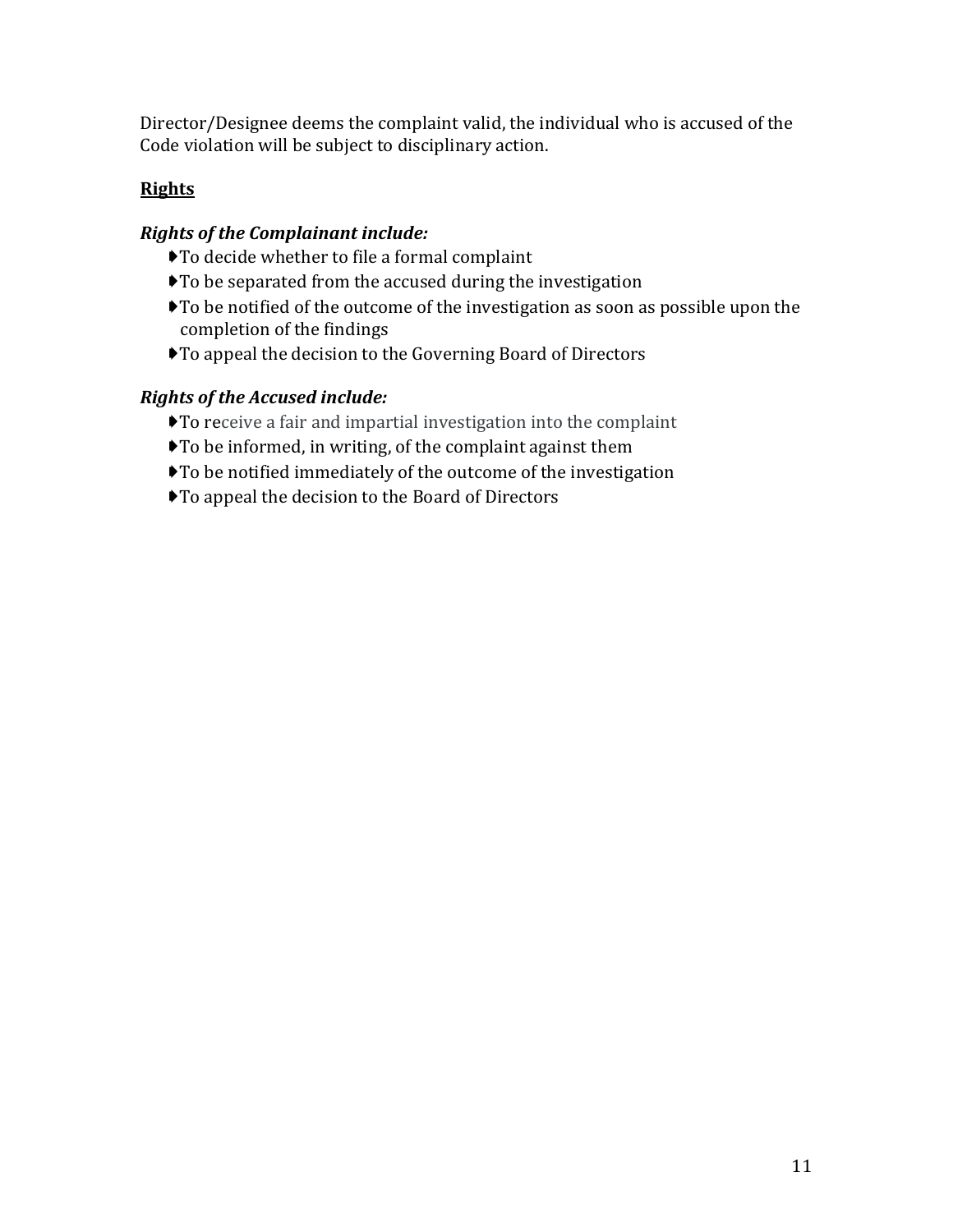### **EDUCATIONAL THEATRE ASSOCIATION COMPLAINT REPORT FORM/COMPLAINT/INVESTIGATION RECORD**

*Confidential for EdTA Recording Purposes Only*

#### **Submit this report to Thespian Troupe Director, Building/Site Administrator, or directly to the EdTA Executive Director, Julie Theobald jtheobald@schooltheatre.org**

#### **Mandated reporters must personally report to local agencies in addition to this form.**

**Date of Report: \_\_\_\_\_\_\_\_\_\_\_\_\_\_\_\_\_\_\_\_\_\_\_\_\_\_\_\_\_\_\_\_\_\_\_\_\_\_**

| Name/Title of Person filling out<br>Report: | <b>Phone</b> # | <b>Contact Email</b> |
|---------------------------------------------|----------------|----------------------|
|                                             |                |                      |

#### **INCIDENT(s) INFORMATION:**

Date/Time: \_\_\_\_\_\_\_\_\_\_\_\_\_\_\_\_\_\_\_\_\_\_\_\_\_\_\_\_\_\_\_\_\_\_\_\_\_\_\_\_\_\_\_\_\_\_\_\_

| Location of Incident: |
|-----------------------|
|                       |

Name of Accuser and gender or gender identity:

\_\_\_\_\_\_\_\_\_\_\_\_\_\_\_\_\_\_\_\_\_\_\_\_\_\_\_\_\_\_\_\_\_\_\_\_\_\_\_\_\_\_\_\_

Name of Accused and gender or gender identity: \_\_\_\_\_\_\_\_\_\_\_\_\_\_\_\_\_\_\_\_\_\_\_\_\_\_\_\_\_\_\_\_\_

Name of Witnesses : \_\_\_\_\_\_\_\_\_\_\_\_\_\_\_\_\_\_\_\_\_\_\_\_\_\_\_\_\_\_\_\_\_\_\_\_\_\_\_\_\_\_\_\_\_\_\_

Format of the report (email, text, phone, etc.): \_\_\_\_\_\_\_\_\_\_\_\_\_\_\_\_\_\_\_\_\_\_\_\_\_\_\_\_\_\_\_

**DESCRIPTION OF INCIDENT (Attachments as needed):**

#### **RESOLUTION SOUGHT:**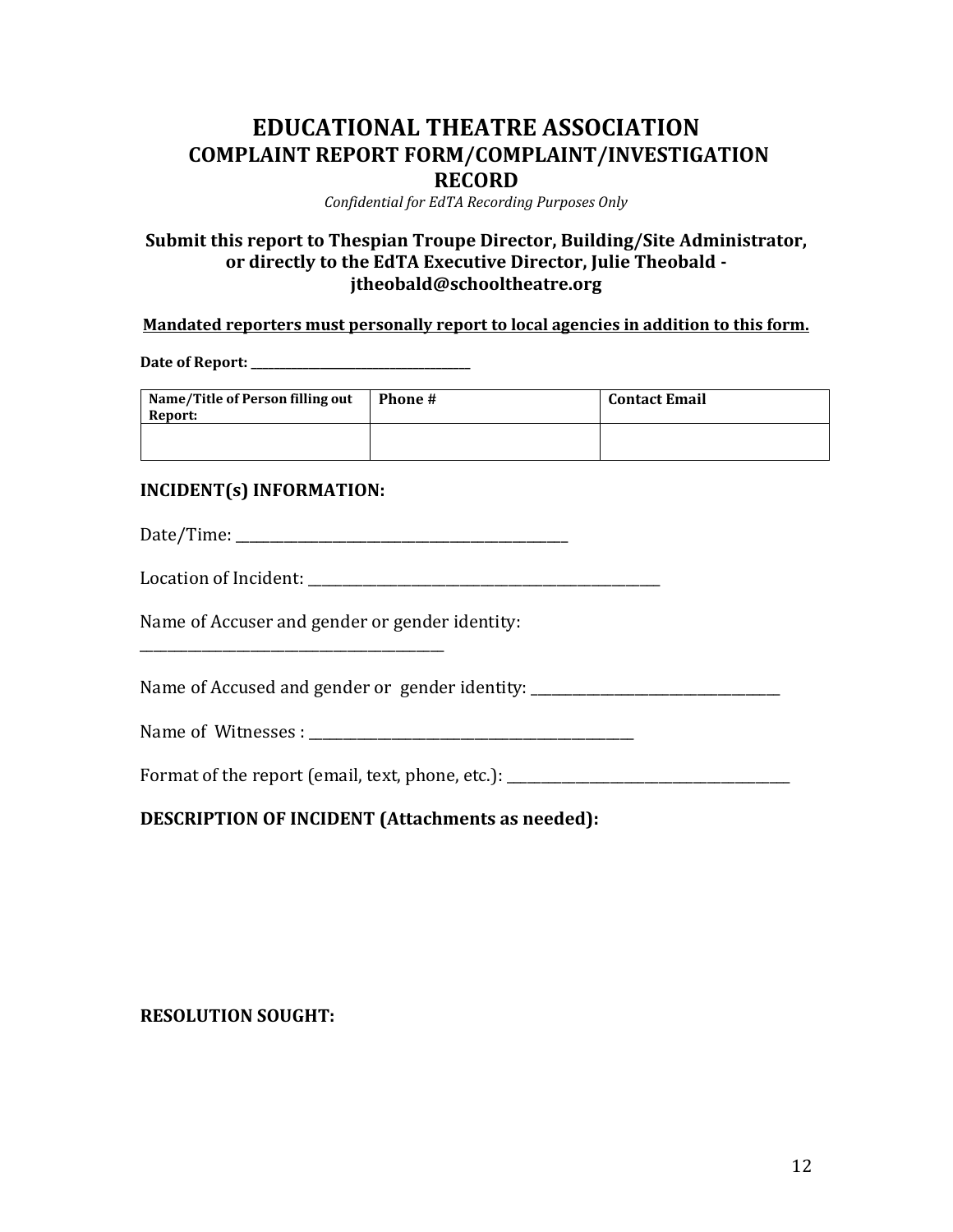## **EdTA Complaint Checklist**

| X        | <b>EVALUATION OF COMPLAINT</b>                                                                                                                                                                                                                               |  |  |
|----------|--------------------------------------------------------------------------------------------------------------------------------------------------------------------------------------------------------------------------------------------------------------|--|--|
| Complete |                                                                                                                                                                                                                                                              |  |  |
|          | Attached is a copy of the initial Complaint Report Form submitted by<br>the complainant.                                                                                                                                                                     |  |  |
|          | Notified accused of allegations (attach a copy of the written<br>notification).                                                                                                                                                                              |  |  |
|          | Interviewed complainant, accused, and witness (include names, dates<br>and summary of actions).                                                                                                                                                              |  |  |
|          | If an incident was witnessed by a teacher/supervisor, did the teacher<br>take any steps to intervene if safe to do so?<br>If so, what intervention steps did the teacher/supervisor take?                                                                    |  |  |
|          | Collected and attached any written and/or technological evidence<br>related to complaint (be mindful of student privacy rights in collecting<br>such evidence and contact legal counsel and/or law enforcement as<br>appropriate. List attached items below: |  |  |
|          | Requested and attached written statements from victim(s),<br>witness(es), and alleged accused if possible: List attached items<br>below:                                                                                                                     |  |  |
|          | Conducted interviews, as necessary, of victim(s), witness(es), and<br>alleged accused if possible. Attach written interview notes. List<br>attached items below:                                                                                             |  |  |
|          | Interviewed complainant, accused, and witness (include names, dates<br>and summary of actions).                                                                                                                                                              |  |  |
|          | <b>Resolution Determined:</b><br>Based on the investigation, the following can be concluded from the<br>evidence:                                                                                                                                            |  |  |
|          | Response summarized:<br>Prepared a formal report and attached it to the checklist.                                                                                                                                                                           |  |  |
|          | Notified the complainant and accused of the conclusion and findings<br>of the investigation as appropriate. (See Sample investigation follow-<br>up letter).                                                                                                 |  |  |
|          | List discipline implemented based on Code of Conduct:                                                                                                                                                                                                        |  |  |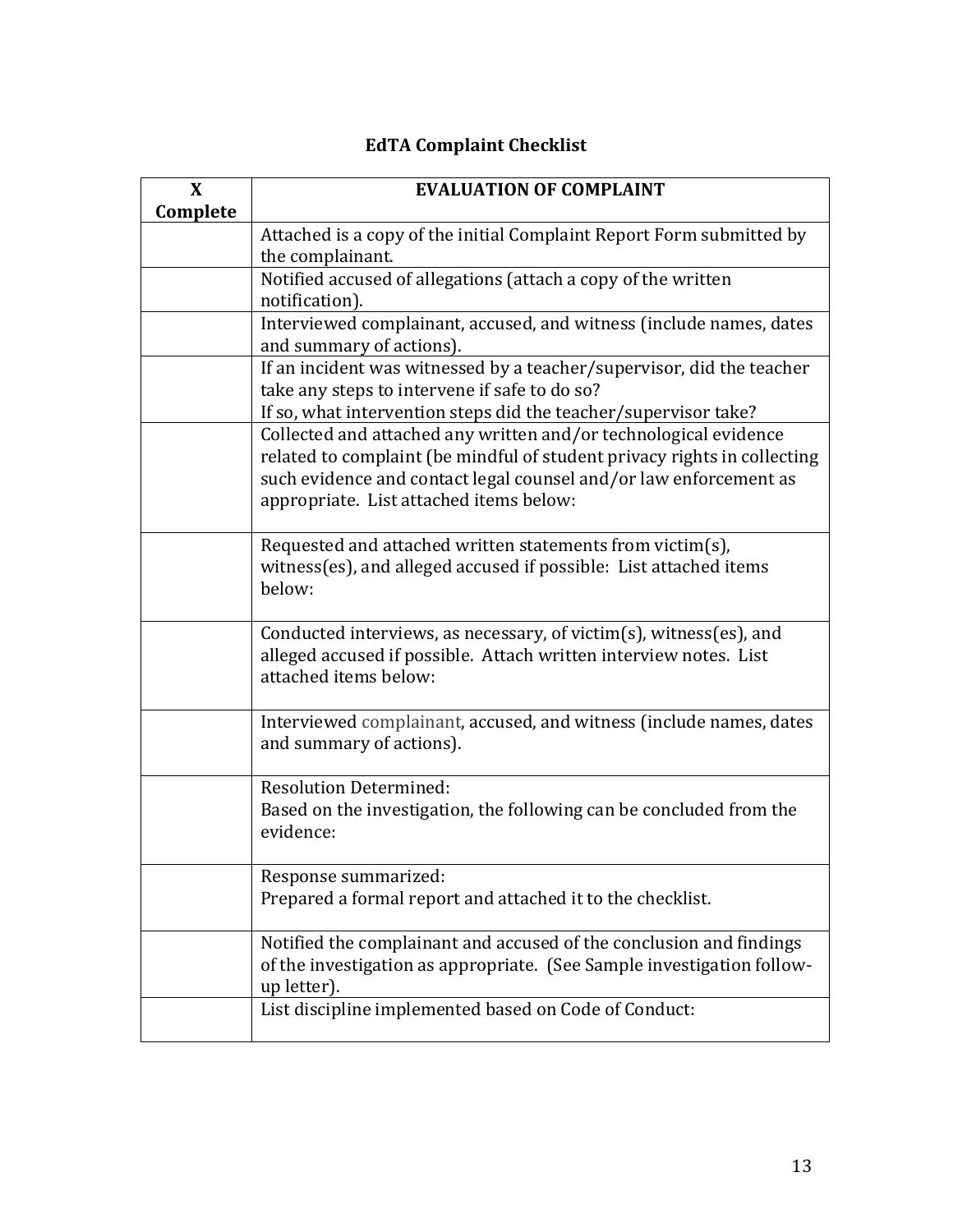# **EDUCATIONAL THEATRE ASSOCIATION Volunteer Application**

The Educational Theatre Association (EdTA) Board of Directors recognizes volunteers as necessary and valued assets in the implementation, improvement and enrichment of EdTA programs, events and opportunities for students. The productive participation of volunteers enhances the education of students while maintaining a safe environment and upholding the norms, policies and procedures established by local school districts.

In alignment with district prerequisites, at the district and school levels, volunteers associated with EdTA programs and events with direct, unsupervised contact with students such as accompanists, tech/stagecraft support, coaches, chaperones, etc., would be required to submit all necessary forms and certifications, including, and not limited to, a Volunteer Application form and a Criminal Records Check. Submission of the Volunteer Application and completion of the Criminal Records Check process would be updated every three years. Volunteers are responsible for completing all forms honestly with accurate information. It is expected each volunteer would meet all prerequisites and all information would be handled in the strictest confidence.

Volunteers participating in EdTA programs and events without direct, unsupervised student contact such as speakers, session leaders, etc., are minimally required to submit a Volunteer Application form and any documentation appropriate for the specific site or event. Associated school districts, private and charter schools may have additional requirements.

Supervised and unsupervised contact between volunteers and students can, and often does, include a significant element of electronic, virtual communication. For the duration of a sanctioned partnership between an EdTA volunteer and a student (e.g., coaching a student for a performance, providing accompaniment for a student for a solo, etc.), the volunteer must follow all established protocols for electronic communication such as including an authorized adult (e.g., teacher, parent/guardian, etc.) in all text messages, emails, etc. Once an event has concluded, volunteers will not engage in ongoing electronic communication with students.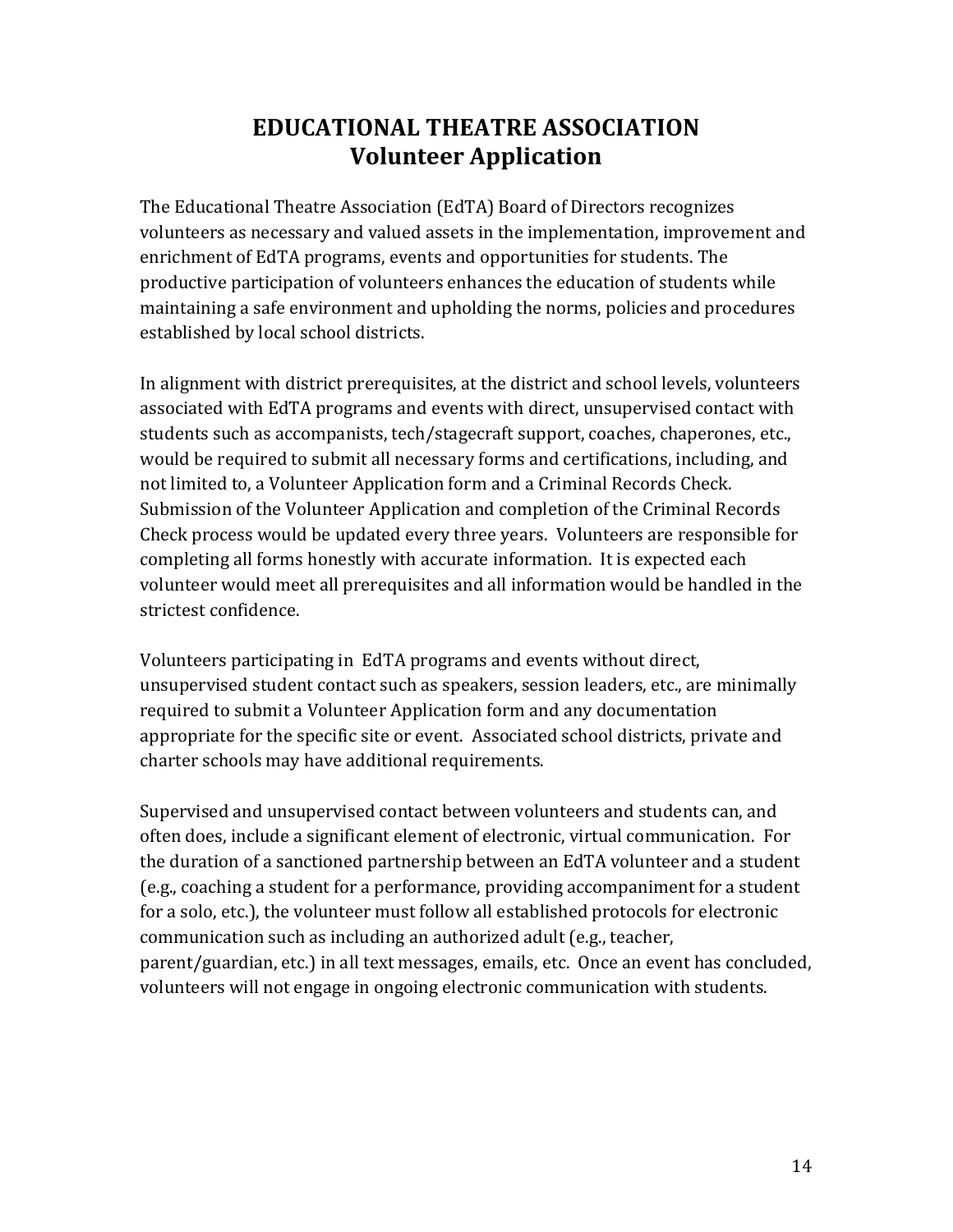### **Educational Theatre Association (EdTA) Volunteer Application Form**

Thank you for your interest in serving as a volunteer with EdTA. This Volunteer Application consists of three sections. Please ensure you have completed all sections prior to submitting to EdTA.

#### **Section 1: Demographic Information**

| First Name:                                                    | Middle Name:             | Last Name:            |  |  |  |  |
|----------------------------------------------------------------|--------------------------|-----------------------|--|--|--|--|
| Email Address:                                                 |                          |                       |  |  |  |  |
| Home Phone:                                                    | Cell Phone:              | Work Phone:           |  |  |  |  |
| Home Address Street:                                           | City:                    | State:<br>Zip:        |  |  |  |  |
|                                                                |                          |                       |  |  |  |  |
| Legal First Name:                                              | Legal Middle Name:       | Legal Last Name:      |  |  |  |  |
| Maiden/birth name or any other names you have used:            |                          |                       |  |  |  |  |
| List all previous addresses you have had in the last 10 years: |                          |                       |  |  |  |  |
|                                                                |                          |                       |  |  |  |  |
| Date of Birth:                                                 | Driver's License Number: | <b>Issuing State:</b> |  |  |  |  |
|                                                                |                          |                       |  |  |  |  |

Type of Applicant:

- Parent/Legal Guardian
- Community Partner
- Employee
- Relative
- Student Volunteer

EdTA requires a background check clearance for all volunteers.

Yes No Do you have a student who is a registered member of EdTA?

I waive and will not bring any claim against EdTA, including negligent acts of district agents, for damage to my personal property or any injury to myself as a result of my volunteer activity. I agree to this action to the fullest extent allowed by law. Applicants that fail to complete information provide misrepresentation or untrue facts will be denied the opportunity to volunteer. Per EdTA policy/standard practice, in an effort to maintain a safe environment, criminal history verification is required for some volunteer activities.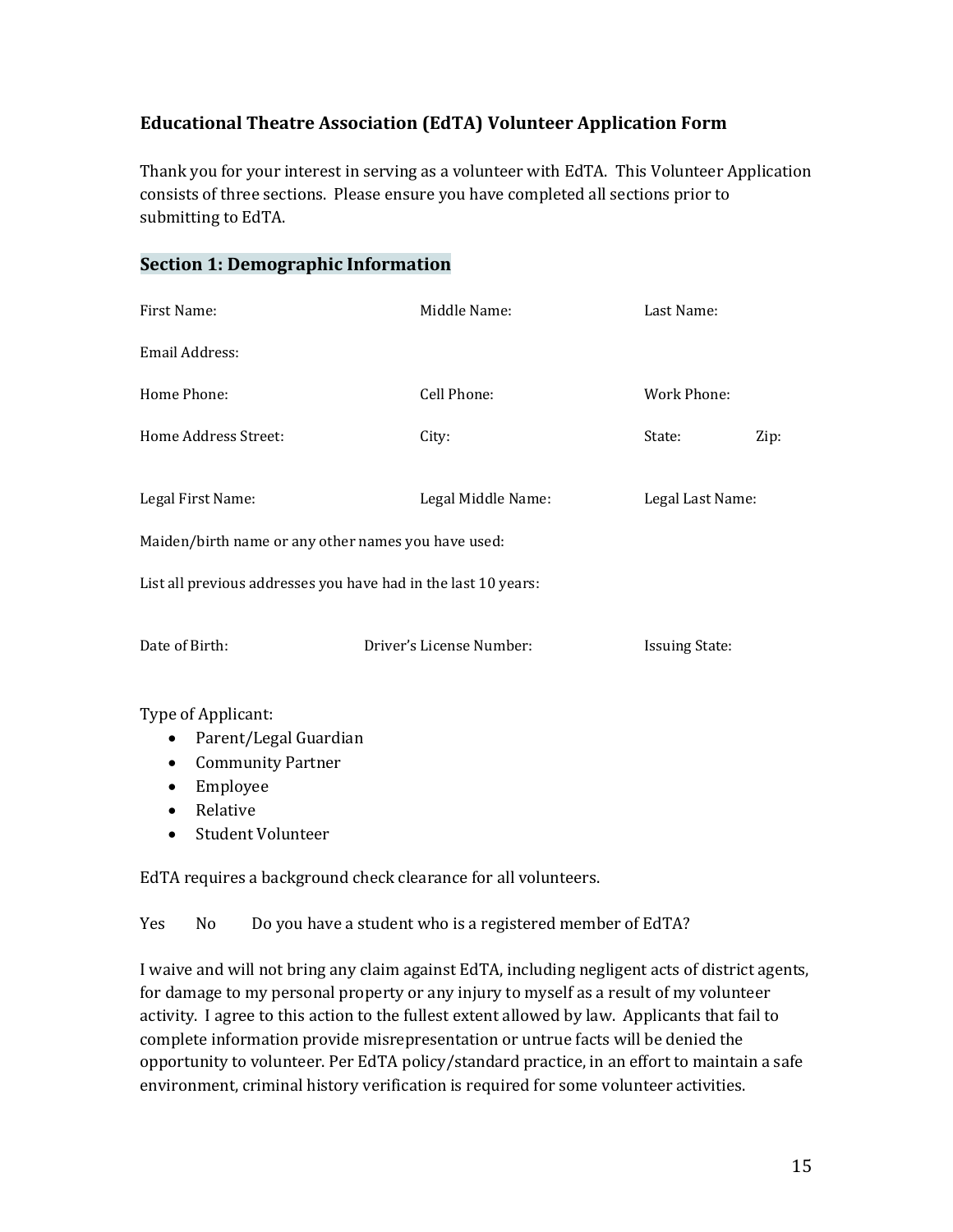**WARNING:** Falsely responding or failure to fully disclose information to the questions listed below may prohibit your employment or clearance for volunteer assignment. If you have any questions, be certain you ask before you submit this form. DO NOT ASSUME conviction records have been AUTOMATICALLY sealed, removed or expunged.

- Yes No Have you ever been convicted or a felony or any other crime except a minor traffic Violation? This includes traffic crimes. If YES, describe the circumstances of the conviction.
- Yes No Have you ever been arrested within the last three years for a crime for which there has not yet been an acquittal or dismissal? If YES, describe the circumstances of the conviction.

EdTA will deny volunteer privileges to anyone convicted of certain felonies and misdemeanors. In addition, EdTA reserves the right in its sole discretion to deny volunteer privileges to persons based on the nature and recentness of crimes and overall record. The Executive Director of EdTA or designee, in their sole discretion, may revoke a volunteer's privilege at any time if the volunteer's presence is considered disruptive or unsafe to the learning environment.

EdTA strives to ensure a safe learning environment for all children. Therefore, any person that refuses a criminal background check will not be allowed to volunteer. There are no exceptions.

I consent to a check of criminal/civil records by EdTA. All information I provide will be handled in a professional and confidential manner.

Electronic Signature (type your legal name):

#### **Volunteer Code of Confidentiality:**

EdTA is committed to maintaining the security and confidentiality of all student records and information. Selected volunteers with access to student records or information must adhere to the Volunteer Code of Confidentiality as outlined in the guidelines below:

- 1. All student records should be considered confidential.
- 2. Directory information, including a student's name, address, telephone number, date and place of birth, photograph, major field of study, participation in officially recognized activities and sports, weight and height of members of athletic teams, dates of attendance, degrees and awards received and previous education agencies or institutions attended, can only be shared with the administrative approval of the local school district.
- 3. Records should not be left in a place where others can view them.